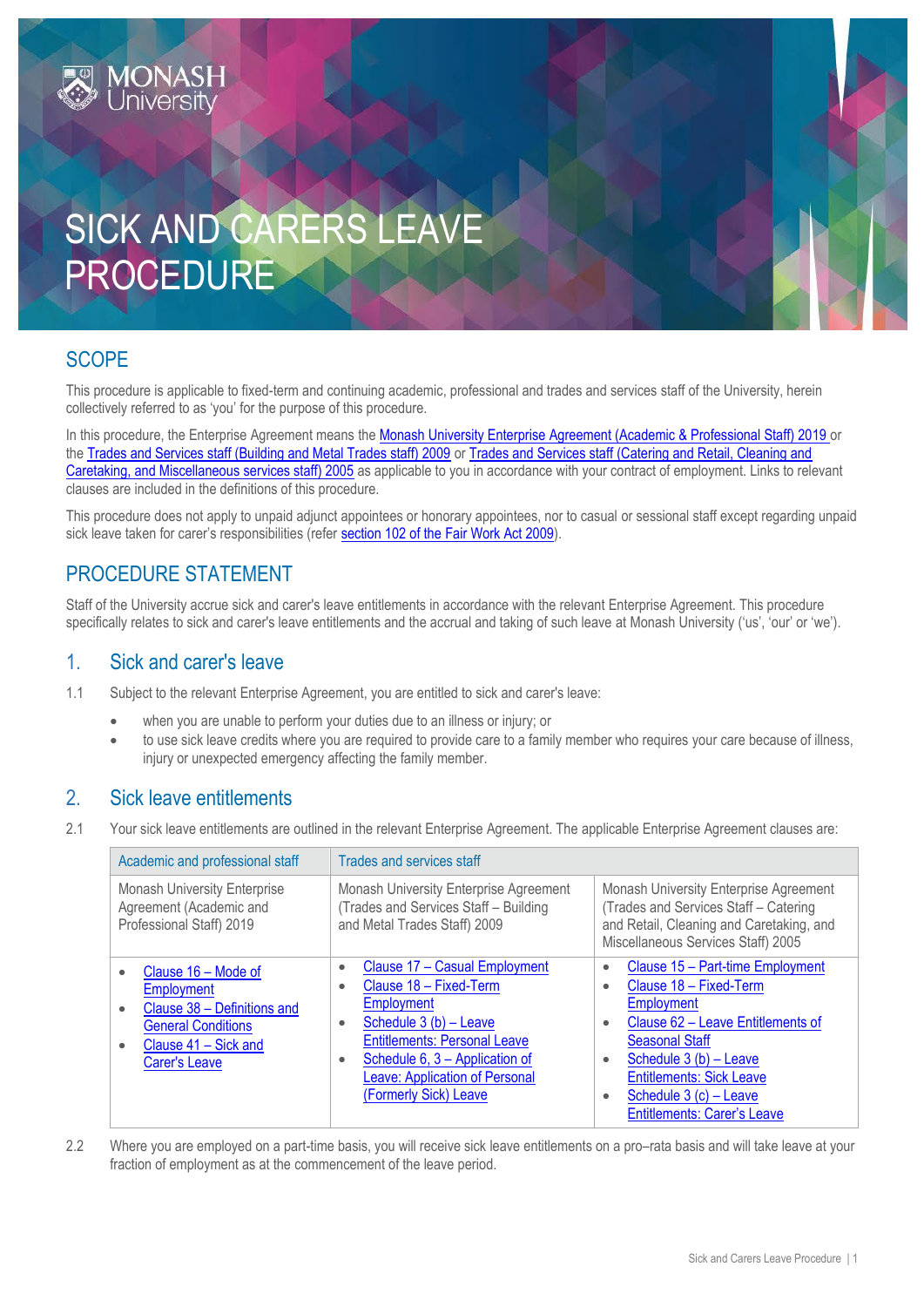#### 3. Sick leave balance

3.1 Sick leave balances can be viewed through Employee Self Service [\(ESS\)](http://www.adm.monash.edu.au/sss/ess/).

#### 4. How to apply for sick or carer's leave

- 4.1 You must notify your supervisor as soon as possible that you will be absent from work taking sick or carer's leave and the anticipated time you expect to be away from work.
- 4.2 Immediately following your return to work (or in advance if known), you must apply for sick or carer's leave vi[a ESS.](http://www.adm.monash.edu.au/sss/ess/)
- 4.3 It is your responsibility to ensure that where evidence is required to support an application for leave (such as a medical certificate), this is attached by you via ESS.
- 4.4 All approvals are subject to verification that you have an entitlement to the claimed leave, and that the leave is in accordance with the entitlements in the relevant Enterprise Agreement.
- 4.5 If you are a part-time staff member, you must ensure that the specified sick leave days that you apply for are the same as those listed in your work schedule. If a work schedule is not in place or has changed, an updated schedule should be submitted. Work schedules are available via the Monash HR [staff forms](http://www.adm.monash.edu.au/human-resources/forms/) website.
- 4.6 The amendment or cancellation of an application for sick or carer's leave is to be processed through **ESS**.

#### 5. Proof of illness for sick and carer's leave

- 5.1 For sick leave absences in excess of either three consecutive days (including weekends and public holidays) or six aggregate days in any year of service, you will be required to provide satisfactory evidence of illness or incapacity, as outlined in the relevant Enterprise Agreement.
- 5.2 For carer's leave including unpaid carer's leave, you must on each occasion provide satisfactory evidence of the need to be absent from work on carer's leave.
- 5.3 Satisfactory evidence is a valid medical certificate, a **[statutory declaration](http://www.intranet.monash/hr/assets/docs/tools-and-resources/forms/pdf/CommonwealthStatutorydeclarationform.PDF)** or other evidence deemed satisfactory by us. Your supervisor may request you to provide medical certificates if there are repeated instances of sick leave or where your supervisor has concerns for your health and wellbeing.

#### 6. Sick leave in advance

6.1 Where the period of your illness or incapacity exceeds your sick leave entitlement, we may approve a sick leave entitlement in advance, provided the period will normally be accrued within the period of appointment. Approval of sick leave in advance of credit will be subject to approval by the Chief Human Resources Officer through the Dean or equivalent.

#### 7. Interaction of sick and carer's leave with other forms of leave

7.1 The following clauses in our enterprise agreements explain the interaction of sick and carer's leave taken with annual leave and long service leave.

| Academic and professional staff                                                            | Trades and services staff                                                                                       |                                                                                                                                                                   |
|--------------------------------------------------------------------------------------------|-----------------------------------------------------------------------------------------------------------------|-------------------------------------------------------------------------------------------------------------------------------------------------------------------|
| <b>Monash University Enterprise</b><br>Agreement (Academic and<br>Professional Staff) 2019 | Monash University Enterprise Agreement<br>(Trades and Services Staff - Building<br>and Metal Trades Staff) 2009 | Monash University Enterprise Agreement<br>(Trades and Services Staff - Catering<br>and Retail, Cleaning and Caretaking, and<br>Miscellaneous Services Staff) 2005 |
| Clause 41.4 (Sick Leave)<br>Clause 41.9 (Carer's leave)                                    | Schedule 6, section 3 – Application<br>of Personal (Formerly Sick) Leave                                        | Schedule 5, section 4 - Sick Leave<br>٠                                                                                                                           |

#### 8. Sick leave on resignation and termination

8.1 Sick leave is not paid out on termination of employment from the University.

#### 9. Breach of procedure

9.1 We treat any breach of our policies or procedures seriously. We encourage reporting of concerns about non-compliance and manage compliance in accordance with the applicable Enterprise Agreement or contract terms.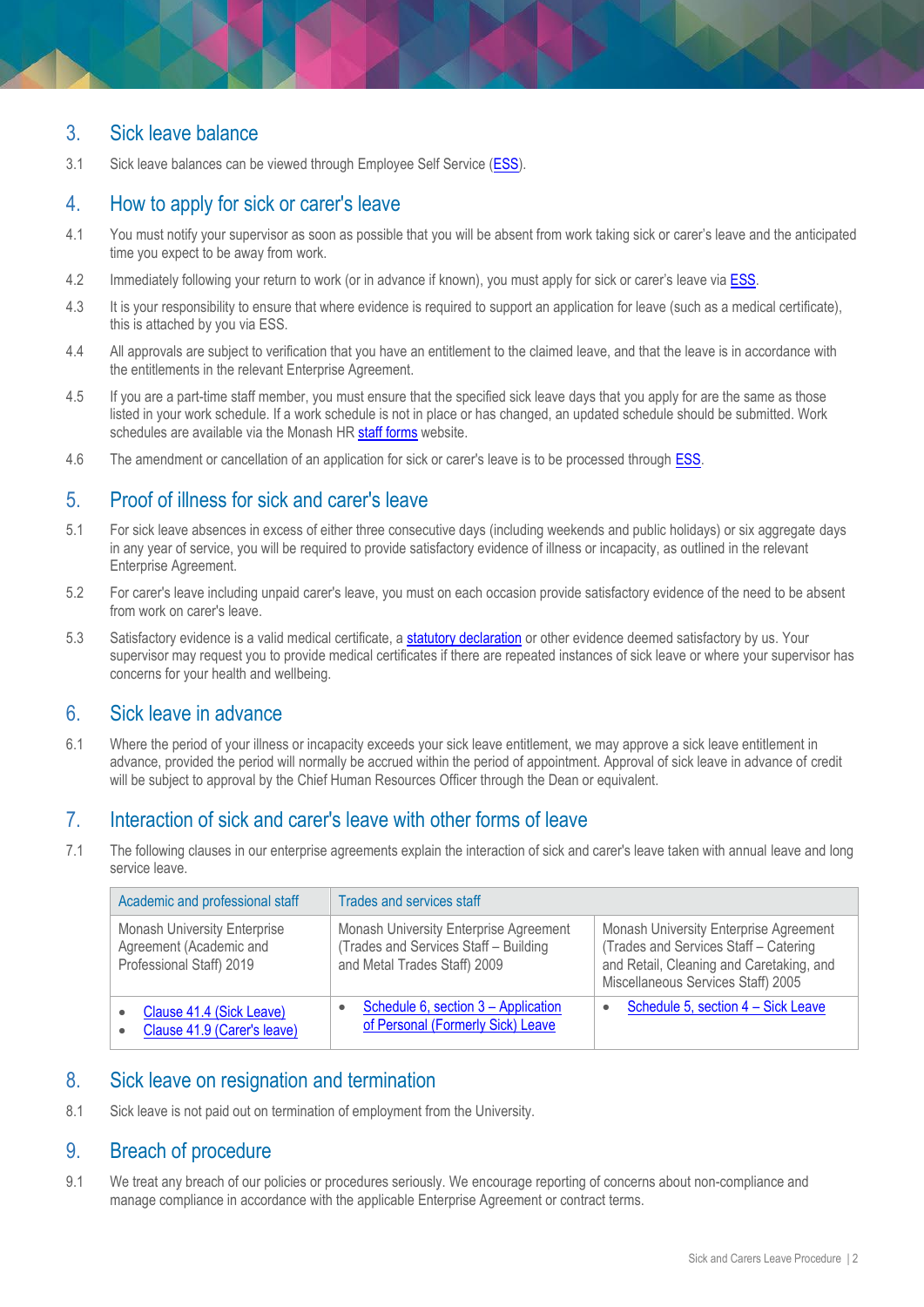## **DEFINITIONS**

| <b>Carer's Leave</b>        | Leave taken to provide care to a family member who requires the staff member's care because of<br>illness, injury or unexpected emergency affecting the family member.                                                                                                                                                                                                                                                                                                                                                                                                                                                                                                                                                                                                                                                                                                                                                                                                                                                                                                                                                                                                    |
|-----------------------------|---------------------------------------------------------------------------------------------------------------------------------------------------------------------------------------------------------------------------------------------------------------------------------------------------------------------------------------------------------------------------------------------------------------------------------------------------------------------------------------------------------------------------------------------------------------------------------------------------------------------------------------------------------------------------------------------------------------------------------------------------------------------------------------------------------------------------------------------------------------------------------------------------------------------------------------------------------------------------------------------------------------------------------------------------------------------------------------------------------------------------------------------------------------------------|
| <b>ESS</b>                  | An online Employee Self Service system which provides staff with easy and private access to personal<br>and current employment information held by the University.                                                                                                                                                                                                                                                                                                                                                                                                                                                                                                                                                                                                                                                                                                                                                                                                                                                                                                                                                                                                        |
| <b>Family member</b>        | Either:<br>a member of the staff member's household; or<br>$\bullet$<br>a member of the staff member's immediate family which includes spouse, child, parent,<br>$\bullet$<br>grandparent, grandchild, sibling or any other person with whom the University is satisfied that the<br>staff member has a genuine family relationship.                                                                                                                                                                                                                                                                                                                                                                                                                                                                                                                                                                                                                                                                                                                                                                                                                                      |
| <b>Enterprise Agreement</b> | The Enterprise Agreement means the Monash University Enterprise Agreement (Academic & Professional<br>Staff) 2019 or the Trades and Services staff (Building and Metal Trades staff) 2009 or Trades and<br>Services staff (Catering and Retail, Cleaning and Caretaking, and Miscellaneous services staff) 2005 as<br>applicable to the staff member in accordance with their contract of employment. Clauses relating to this<br>procedure include:<br>Monash University Enterprise Agreement (Academic and Professional Staff) 2019<br>Clause 17 - Seasonal Employment<br>Clause 19 - Periodic Academic Employment<br>$\bullet$<br>Clause 41 - Sick and Carer's Leave<br>$\bullet$<br>Monash University Enterprise Agreement (Trades & Services Staff- Building & Metal Trades Staff) 2009<br>Schedule 3 (b) - Leave Entitlements: Personal Leave<br>$\bullet$<br>Schedule 6, 3 - Application of Leave: Application of Personal (Formerly Sick) Leave<br>Monash University Enterprise Agreement (Trades and Services Staff - Catering and Retail, Cleaning<br>and Caretaking, and Miscellaneous Services Staff) 2005<br>Schedule 5, section 4 - Sick Leave<br>$\bullet$ |
| <b>Staff</b>                | For the purposes of this procedure, means a person employed by the University on a continuing or<br>fixed-term basis or, in respect of unpaid sick leave taken for carer's responsibilities, on a<br>casual/sessional basis.                                                                                                                                                                                                                                                                                                                                                                                                                                                                                                                                                                                                                                                                                                                                                                                                                                                                                                                                              |
| Supervisor                  | The person who is responsible for the supervision of staff and in most cases this will be the immediate<br>line manager.                                                                                                                                                                                                                                                                                                                                                                                                                                                                                                                                                                                                                                                                                                                                                                                                                                                                                                                                                                                                                                                  |
| Valid medical certificate   | A valid medical certificate means a certificate signed by a medical practitioner, which is a person<br>registered, or licensed, as a medical practitioner under a law of a State or Territory that provides for the<br>registration or licensing of medical practitioners. The certificate must meet the <b>Australian Medical</b><br>Association's Guidelines which includes:<br>name and address of the doctor issuing the certificate;<br>name of the patient;<br>$\bullet$<br>date on which the examination took place;<br>۰<br>date on which the certificate was issued;<br>۰<br>date(s) on which the patient is or was unfit for attendance.<br>۰                                                                                                                                                                                                                                                                                                                                                                                                                                                                                                                   |